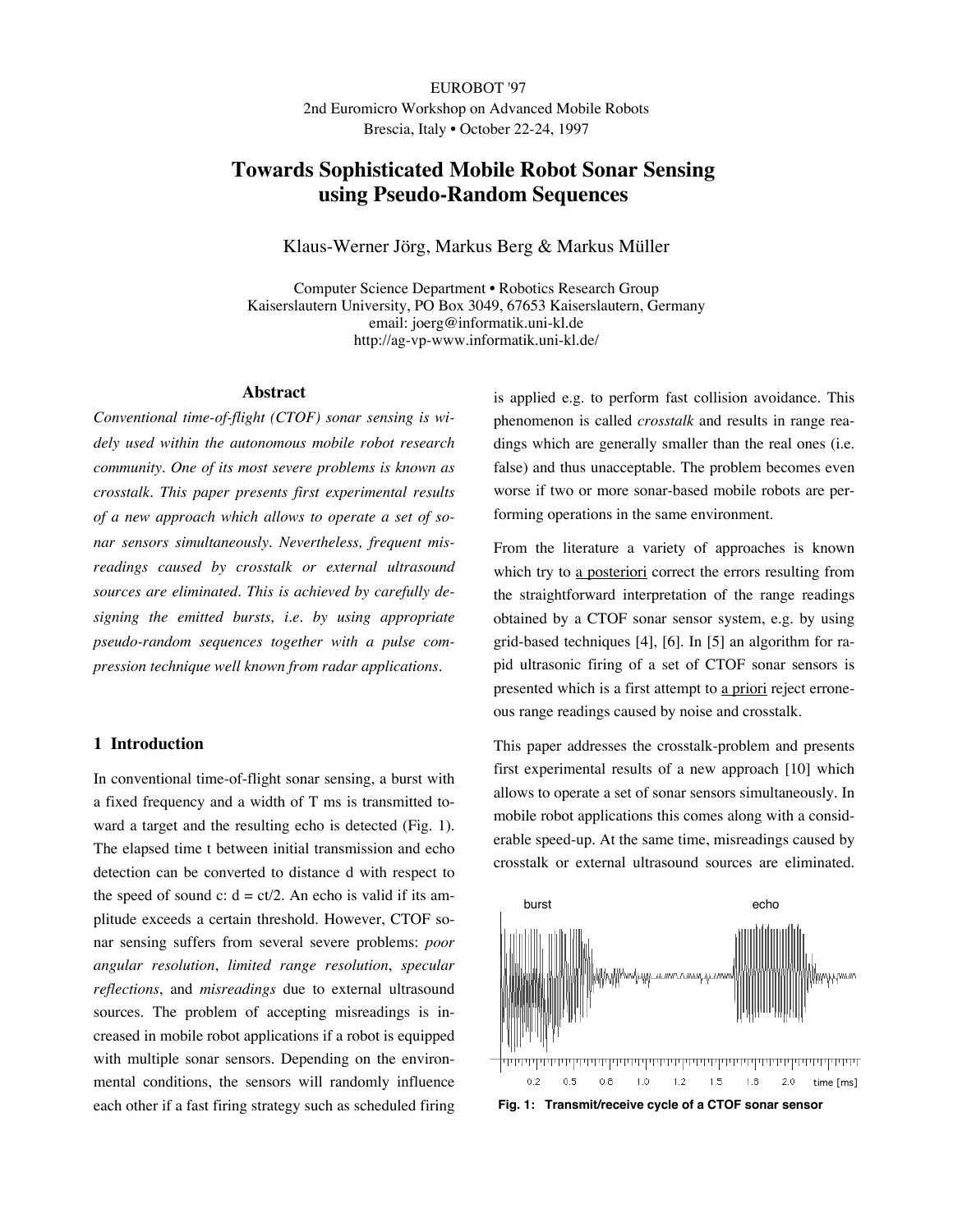Our approach was inspired by the work presented in [1], [11], and [14]. It utilizes mechanisms which are well known from existing radar techniques.

### **2 Pulse Compression & Matched-Filter Receiver**

Using CTOF sonar sensing, two or more consecutive targets cannot be distinguished if they are so closely spaced that their individual echoes overlap. This *limited range resolution* depends on the width T of the emitted burst. Fig. 2 examplifies these circumstances. It shows an emitted burst and the echoes of 4 consecutive targets. Echo 2 and echo 3 overlap since the relative distance ∆d of the targets 2 and 3 is smaller than cT/2 (c: speed of sound). Please note, that the strength (amplitude) of an echo depends on both, the distance and the reflecting properties of the target. Clearly, making the burst shorter in duration will reduce the ambiguity caused by overlapping echoes. Nevertheless, as long as the burst has some width there will be some minimum time delay between targets which is necessary to have unambiguous reception. To prevent interference between echoes, targets must be separated in time delay by at least the width T of the transmitted pulse, i.e. the relative distance ∆d between two targets must be greater than cT/2. Thus, reducing the duration T of the burst, on the one hand improves the sensor's range resolution. On the other hand the sensor's maximum range becomes reduced resulting from the echo's lower energy level. What is needed is a transmitted burst of sufficient duration to maintain the required energy level together with a clever means of processing the returned signal so that the data can be treated as if it were from a short burst. In other words, we need to design a burst so that the returns from different time delays can be separated [9]. This can be accomplished by using a burst with a sharp autocorrelation function, e.g. a linear frequencymodulated signal or a Barker codeword [1]. The separation of multiple objects is achieved by processing the return using e.g. a matched filter receiver and applying a peak detection algorithm. From radar this technique is known as *pulse compression* [2]. The output of a matched filter receiver is a measure of how precisely the



**Fig. 2: Overlapping echoes**

received signal and a reference match. Under the condition that the emitted burst has a sharp autocorrelation function it can be proven that the matched filter is statistically the optimum filter for performing this operation [9]. With a matched filter receiver, the range properties improve as the "time-bandwidth" product of the signal increases. Thus, for any improvements, either the duration or the bandwidth of the burst must be increased. When increasing the time-bandwidth product, however, we must retain good autocorrelation functions to avoid ambiguities. Comprehensive descriptions of a matched filter receiver may be found in [7] and [13].

Since pulse compression is obviously useful to increase a sonar sensor's limited range resolution, at this point of our discussion the question may arise in the reader's mind of how this technique is related to the crosstalk problem addressed in this paper. The following, central question is intended to light up this relation:

*Given a set of identical sonar sensors which share a common frequency range. Is it possible to design the bursts of these sensors such that each individual sensor is able to separate its own echo from the echoes of all the other sensors?*

If this could be achieved, the sonars of a mobile robot could be operated in parallel and at the same time misreadings caused by crosstalk or external ultrasound sources would be eliminated.

With two sonar sensors this is possible by emitting a linear f-m signal per sensor, one sweeping up and the other sweeping down (same frequency range). Since both signals do not correlate, each sensor is able to identify its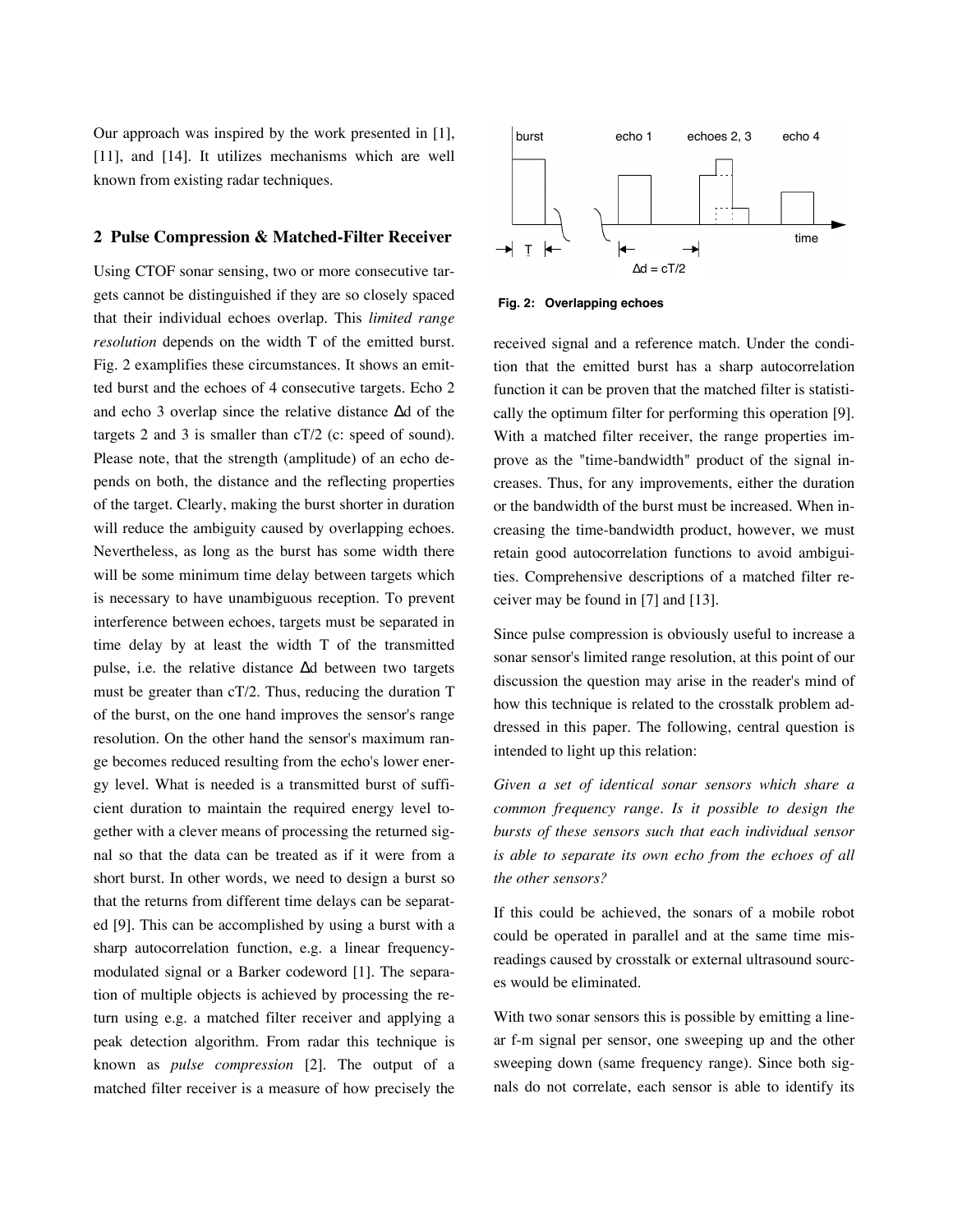



**Fig. 3: a) Pseudo-Random Sequence (30 - 80 kHz), and b) the corresponding autocorrelation function**



**Fig. 4: a) Another pseudo-random sequence (30 - 80 kHz), and b) its crosscorrelation with the sequence of Fig. 3a**

own echo(es) by autocorrelation. However, this is not possible for more than two sensors.

We will show in the following that the goal defined by the beforementioned central question can be achieved by applying pseudo-random sequences.

## **3 Applying Pseudo-Random Sequences**

The key idea behind our approach is as follows: the emitted burst of each individual sonar sensor is a pseudo-random sequence, i.e. random noise. If each of these pseudorandom sequences has a sharp autocorrelation function and if two arbitrary pseudo-random sequences do not correlate, then it is possible for each individual sonar sensor to identify its own echo by applying a matched filter technique.

Since there is no theory to specify the autocorrelation behaviour of a particular sequence in advance [2] it has to be determined experimentally whether or not stochastic signals have good autocorrelation functions. Thus, we performed a series of simulations, first. One result of these simulations was that it is indeed possible to find pseudo-random sequences showing the correlation behaviour mentioned above. Fig. 3a shows a pseudo-random sequence with a frequency range of 30 - 80 kHz. Fig. 3b shows the corresponding autocorrelation function which has a significant peak. Fig. 4a shows another pseudo-random sequence with the same frequency range. The correlation of both pseudo-random sequences leads to the crosscorrelation function shown in Fig. 4b. As can be seen easily, both signals do not correlate since there is no significant peak.

Given a fixed frequency range, other simulations proved that the quality of the autocorrelation function improves if the duration of the burst is increased. To sum up, these results correspond with the fact mentioned above, that the range properties of a matched filter receiver improve as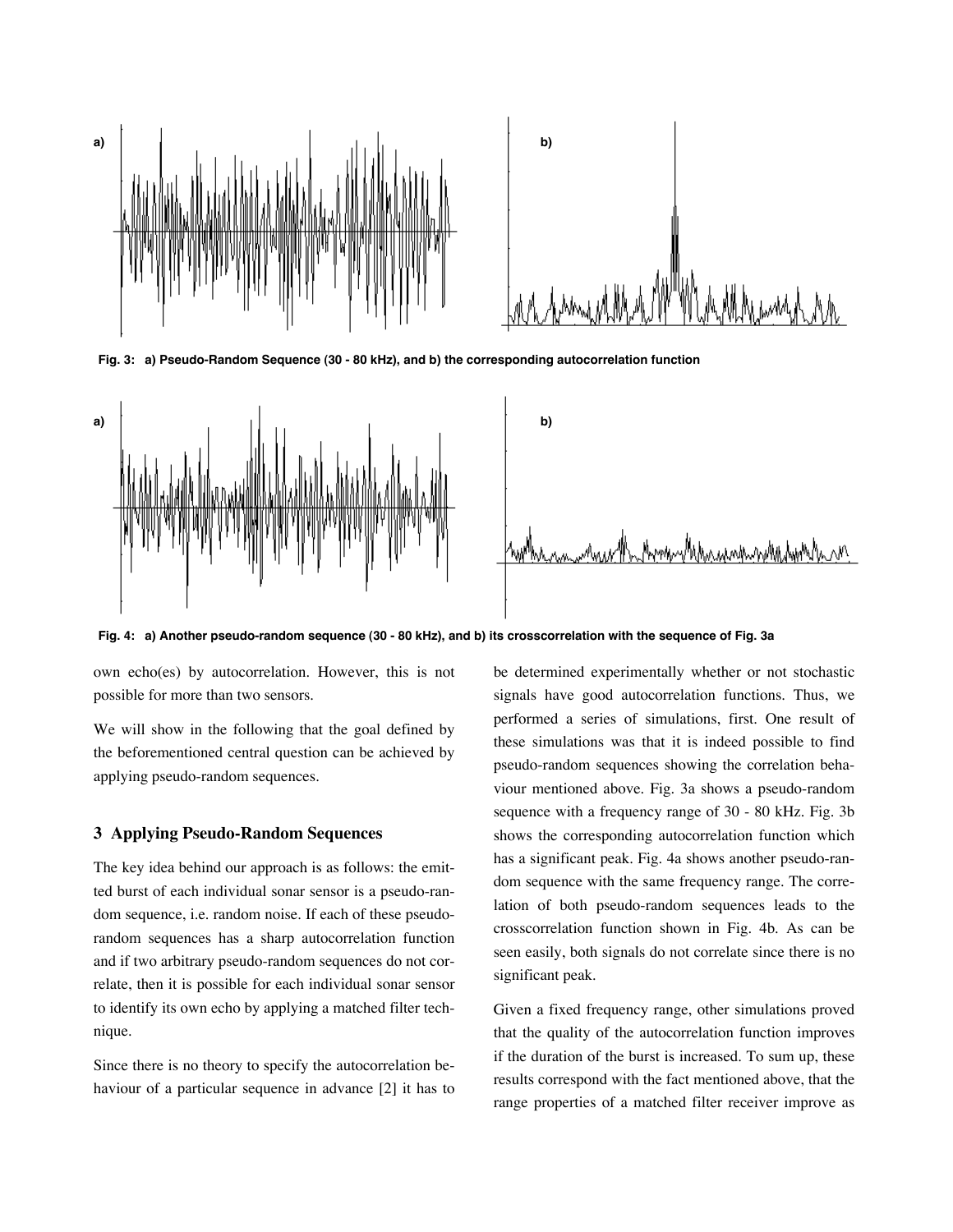the time-bandwidth product of the signal increases.

In order to investigate the applicability of this approach under real world conditions i.e. using real transducers and real returns we performed a series of experiments. An essential prerequisite of these experiments was the prototypical implementation of a specific sonar sensor hardware which will be described in the following paragraph.

# **4 Experimental platform**

Our experimental platform is at the moment capable of firing two sonar transducers simultaneously at a (theoretical) maximum frequency per emitted signal of 150 kHz. Please note, that each transducer is alternately operated as transmitter or as receiver. The hardware supports both, the transmission of arbitrary signals (fixed frequencies, frequency sweeps, pseudo-random sequences) and the sampling & processing of the returns. Central element is a commercially available DSP-board [15] which is based on the digital signal processor TMS320C44.

During the transmit phase the DSP acts as a function generator. The digital signal provided by the DSP is converted into an analog equivalent which is then fed into a highvoltage amplifier. This device is centered around a highvoltage OP-amp (Apex PA85) and became necessary since we use electrostatic transducers (Polaroid® 8000 series) which demand a voltage bias of 150 VDC and a voltage swing of 300 V (peak-peak). For the sake of simplicity this voltage is provided by a high-voltage power supply. Alternatively, the OP-amp's power-supply could be generated from a low-voltage PWM circuit. This technique is used by Lindstedt [12].

During the receive phase the analog signals provided by both transducers are sampled by a commercially available data-acquisition board [16] and forwarded to the digital signal processor. The DSP then performs the processing of the returns including a Fast Fourier Transformation (FFT) which is an essential prerequisite of any efficient matched filter implementation [3]. The DSP-board is connected to a PC which merely serves as a comfortable user interface.

### **5 Experimental results**

First we would like to point out, that all results presented in this paragraph were achieved by performing physical experiments. In order to obtain good correlation results the choice of the proper reference signal is essential. A reference signal is good if it takes the physical properties of the sensor hardware and its working section (attenuation, filtering, etc.) into account. Thus, instead of using the computed, ideal pseudo-random sequence as a reference we always used a strong echo of this pseudo-random sequence. This strong echo was obtained by performing an individual reference measurement per transducer prior to the experiment. Moreover we want to emphasize, that the usable transmitting/receiving frequency ranges of Polaroid's 8000 series transducers are between 40 kHz and 70 kHz which means that the transducer's usable bandwidth is 30 kHz, only. Thus the pseudo-random sequences have to have a sufficient duration, each, in order to obtain good correlation results. The pseudo-random sequences which were used to obtain the following results had a duration of 2048 µs.

*1. Experiment***.** The first experiment is to demonstrate, that the correlation behaviour resulting from our simulations (see Fig. 3 & Fig. 4) can be achieved in practice, too. For this purpose the transducers were fired towards the same target one after the other using two different pseudo-random sequences. Thus, the target's echo in the individual returns of each transducer was caused by the pseudo-random sequence of this transducer, only. We then correlated the reference signal associated with transducer A (which was acquired prior to the experiment) with the return received by the same transducer. Fig. 5a shows the correlation result which is indeed a sharp autocorrelation function. Next, we correlated the reference signal of transducer B with the return received by transducer A which led to the flat crosscorrelation function shown in Fig. 5b.

*2. Experiment.* The second experiment is intended to demonstrate that it is possible to fire the transducers simultaneously while each transducer is still able to identify its own echo(es) from the superimposed echo(es) with-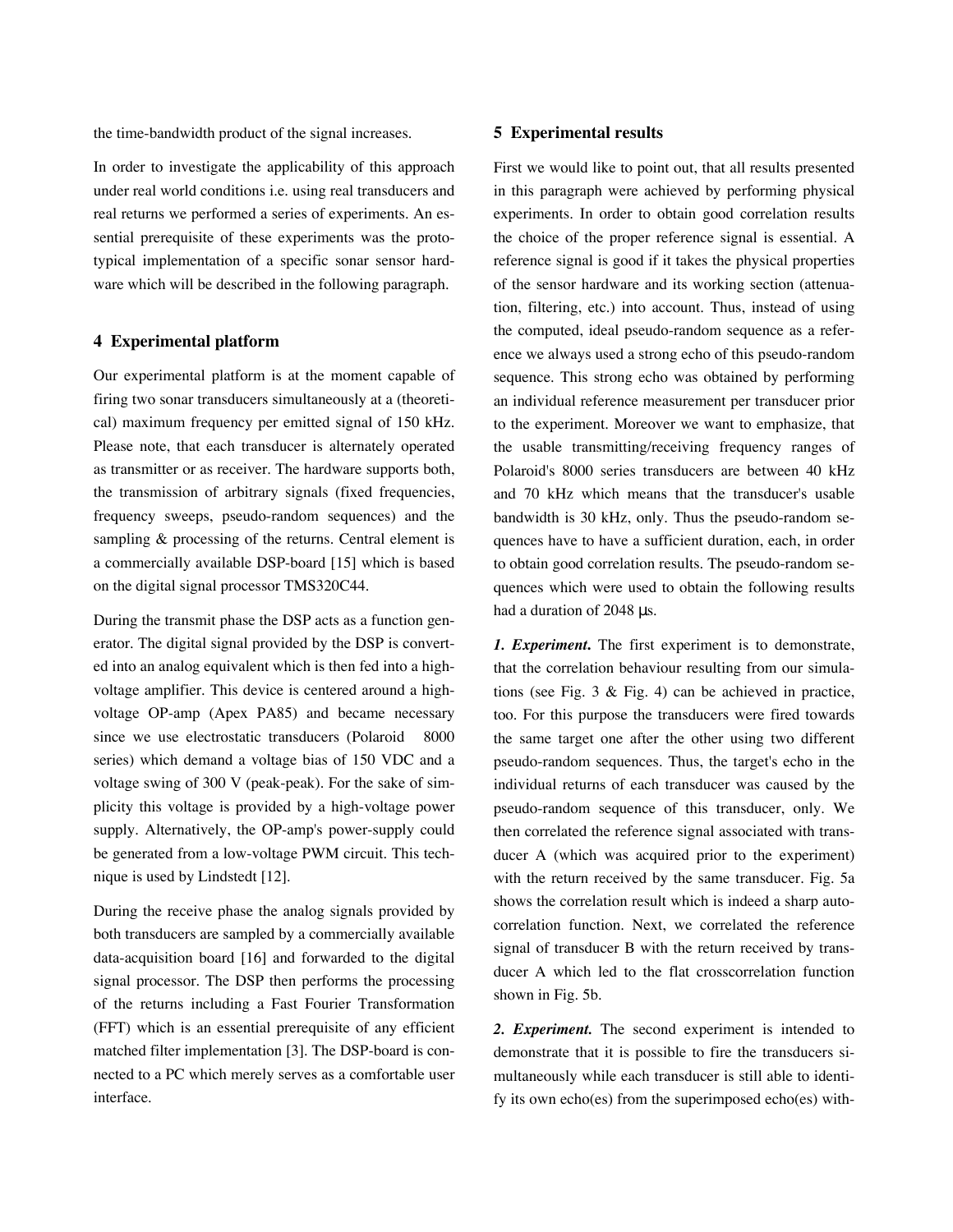

**Fig. 5: a) Real autocorrelation function b) Real crosscorrelation function (same scale) These results were obtained by using real pseudo-random sequences (40 - 70 kHz, T = 2048** µ**s)**

in the return. Both transducers were located approx. 150 cm in front of a wall. Additionally, two plastic pipes ( $\emptyset = 5$  cm) having a relative longitudinal distance of about 3 cm were positioned in front of the transducers as shown in Fig. 6. The transducers were fired simultaneously using different pseudo-random sequences (40 kHz - 70 kHz,  $T =$ 2048µs). Please recall, that it is impossible to distinguish the pipes using CTOF sonar sensing. Fig. 7 shows a screen dump of the transmit/receive cycle of transducer A. The leftmost part of the signal is the pseudo-random sequence transmitted by this transducer while both echoes are a superposition of the pseudo-random sequences of both transducers. Thus, the first echo refers to both plastic pipes while the second echo refers to the wall.

Moreover, the first echo is an overlap of the individual echoes of both pipes. Fig. 8 shows the part of the autocorrelation function (correlation of the reference signal of transducer A with the return received by transducer A) referring to both pipes. Please note also, that the small peak on the right hand side refers to a virtual target resulting from a specular reflection between both pipes.



**Fig. 8: Part of the autocorrelation function of transducer A refering to the plastic pipes, i.e. to the first echo of Fig. 7 (2. experiment, distances in [cm])**